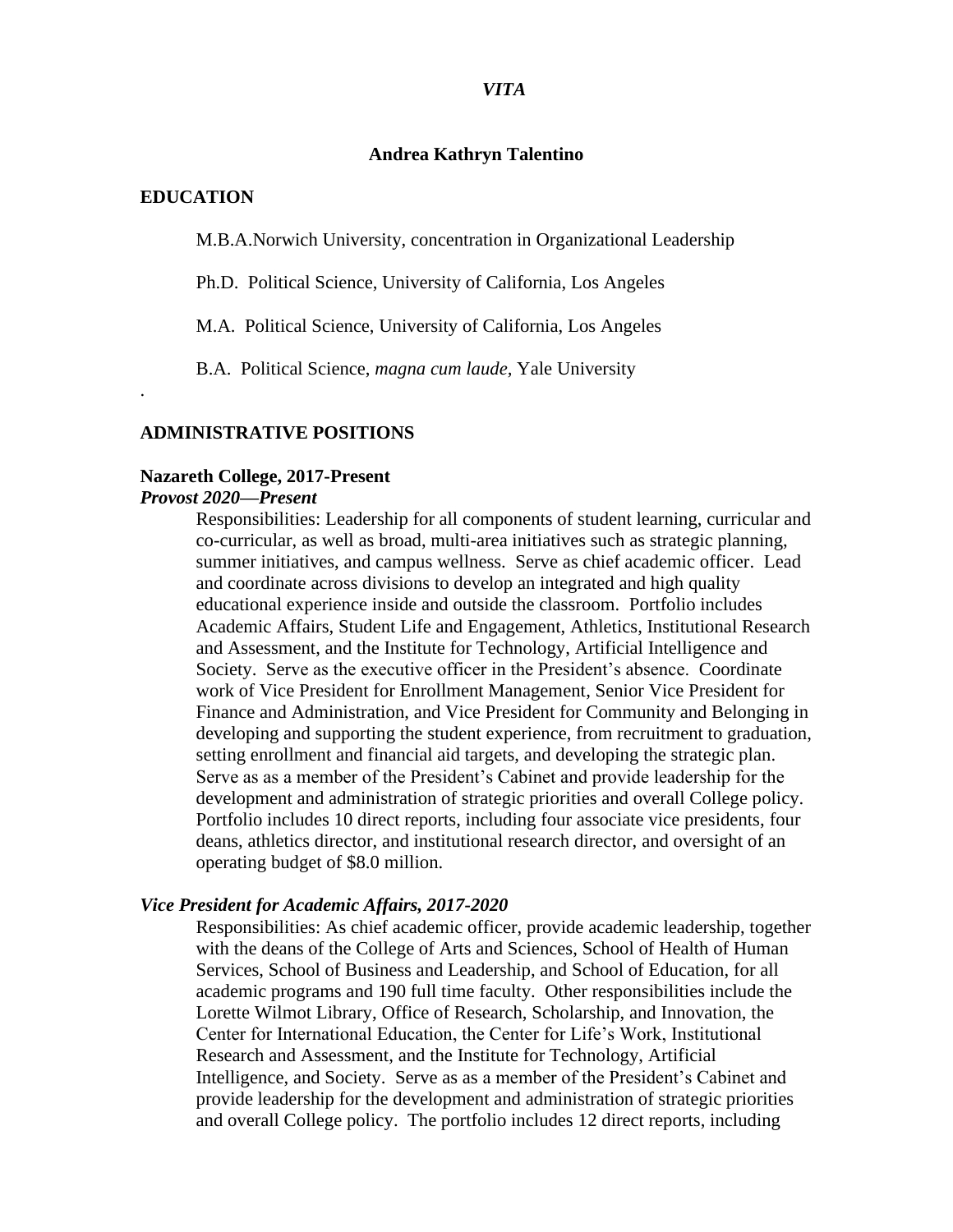three associate vice presidents, and oversight of an operating budget of \$4.9 million.

# Accomplishments and Initiatives:

# **Curricular/Co-Curricular**

- Led development of three new majors in area of technology and society: BS in Ethical Data Science, BS in Business, Artificial Intelligence, and Innovation, and BA in Technology, Artificial Intelligence, and Society
- Established the Institute for Technology, Artificial Intelligence, and Society to house undergraduate and graduate programs, non-degree certificate programs, and develop business/non-profit partnerships
- Led development of certificates and stackable programs in School of Business and Leadership and School of Health and Human Services
- Led redesign of graduate programs in School of Education as well as revised marketing campaigns and price setting to increase enrollment
- Completed successful institutional application to become part of the Public Interest Technology University Network
- Initiated the First Year Experience Collaboration, a cross-institutional project through the New American Colleges and Universities consortium to assess civic scholarship and leadership in first year courses
- Launched and implemented the Students Pursuing Academic and Real Work Knowledge (SPARK) program providing a grant and housing support for students doing summer internships, research, or study abroad programs; led to 99% retention for SPARK students
- Initiated development and implementation of Living Learning Communities and Academic Learning Communities
- Led development of interdisciplinary Core courses, through an NEH grant, fusing the humanities with other disciplines and engaging the topic of equity
- Reorganized the College of Arts and Sciences to create a School of Music
- Promoted and moved the approval of new academic programs, including those named above as well as a BS in Sports and Entertainment Management, BS in Global Sustainability, MS in Public Health, MS in Global Business and Leadership, and MSEd in TESOL
- Implemented a new faculty self-evaluation tool and a new student course evaluation platform
- Developed graduate studies strategic plan and identified priorities for phased implementation
- Reorganized and expanded the Honors Program and Teaching Innovation and Integration Laboratory
- Doubled number of students on study abroad opportunities and increased number of new faculty participants and new locations for short-term study abroad (pre-Covid--300 students; 20.5% of undergraduate student body)
- Increased interdisciplinary and team teaching opportunities
- Led transition to virtual learning and program of instructional continuity in March 2020 in response to Covid-19
- Oversaw development and expansion of professional development opportunities to achieve greater flexibility in course pedagogy and delivery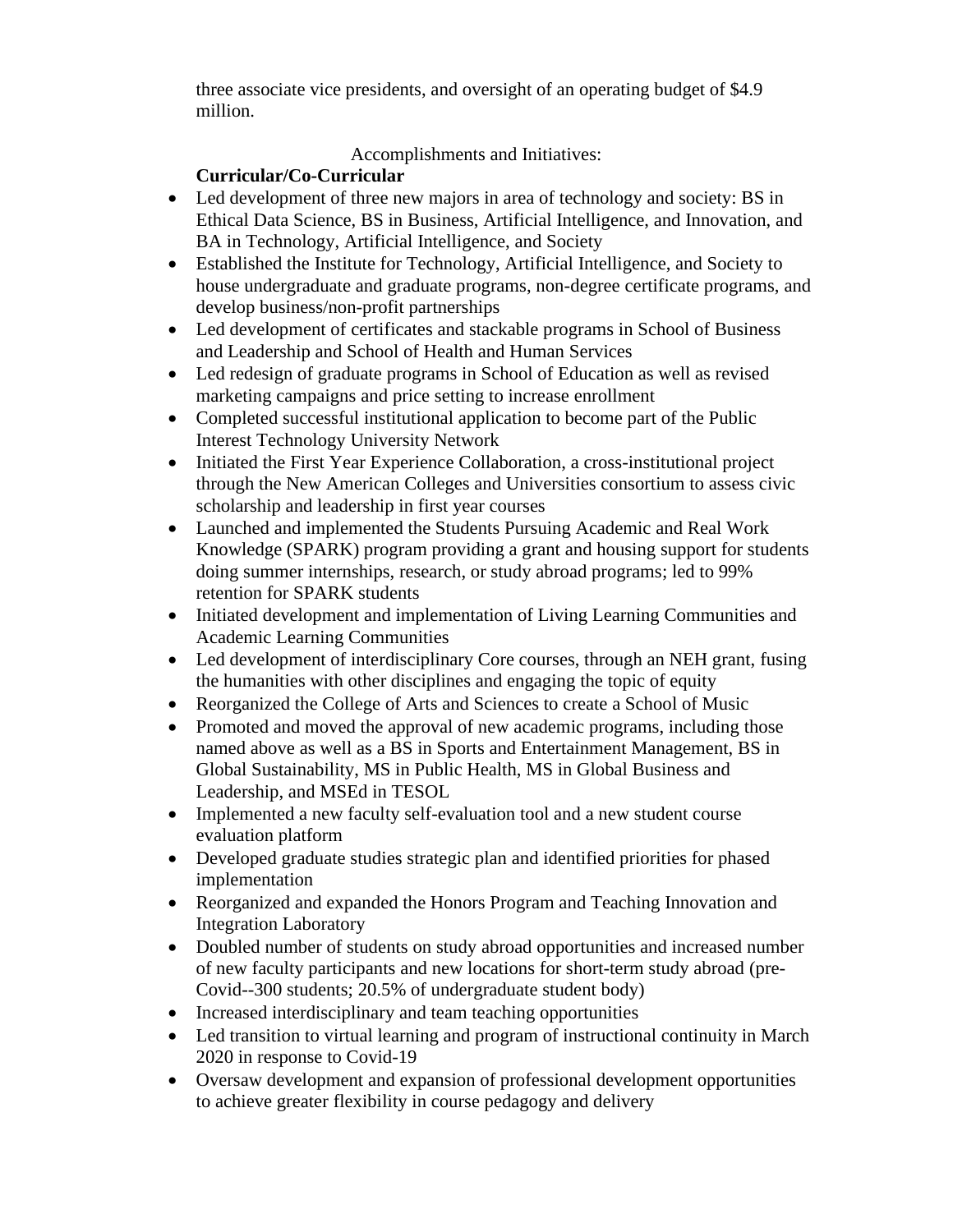## **Diversity, Equity, and Inclusion**

- Established the Equitable Spaces program, consisting of one-credit courses addressing and adapting to the social and cultural moment
- Established Registration Equity Project to assess barriers to registration for underrepresented students and alter the registration process to ensure equity
- Led revision of required Academic and College Success course to incorporate diversity and changemaker focus and link to diversity topics in the Core
- Undertook systematic review of undergraduate policies through a diversity, equity, and inclusion lens, leading to significant revisions in the 2021-22 catalog
- Led development of interdisciplinary Core courses, through an NEH grant, fusing the humanities with other disciplines and engaging the topic of equity
- Leading focus on equity gaps in systems, processes, and assessment across all areas of the College, through data assessment and use of Institutional Research
- Developed new hiring processes and mentor support to increase faculty/staff diversity and retention (2% increase)
- Expanded professional development for diversity practices, including pedagogical development, restorative practices, and student/faculty/staff development and support
- Implemented integration of diversity perspectives into restructuring efforts within Academic Affairs, with focus on realigning roles to ensure attention to diversity and underrepresented concerns in all areas of student support
- Led redesign of Orientation to enable early student engagement and awareness of equity practices
- Leading initiatives to integrate diversity within the curriculum in collaboration with the deans and Vice President for Community and Belonging
- Leading Athletics in developing equity awareness and building equity leaders on athletics teams
- Leading integration of diversity and equity awareness within Student Affairs and among student organization leaders
- Established diversity workshops and development opportunities for student leadership groups, including RAs, club leaders, and athletic team captains

## **Administrative**

- Served as co-Chair of the Strategic Planning Steering Committee to develop a framework for guiding strategic planning, including defininig agendas for discussion and outreach to and communication with alumni, Board of Trustees, community partners, students, and faculty and staff
- Serve on four person strategic planning leadership group
- Leading institutional effort to develop an integrated, comprehensive student experience model to define a Nazareth education; includes staff from Academic Affairs, Student Life, and Community and Belonging.
- Restructured student support services to create "one stop shop" to simplify student access
- Restructured staff roles to enable connections across Academic Affairs, Student Life, and Athletics and ensure integrated approach to student learning inside the classroom and out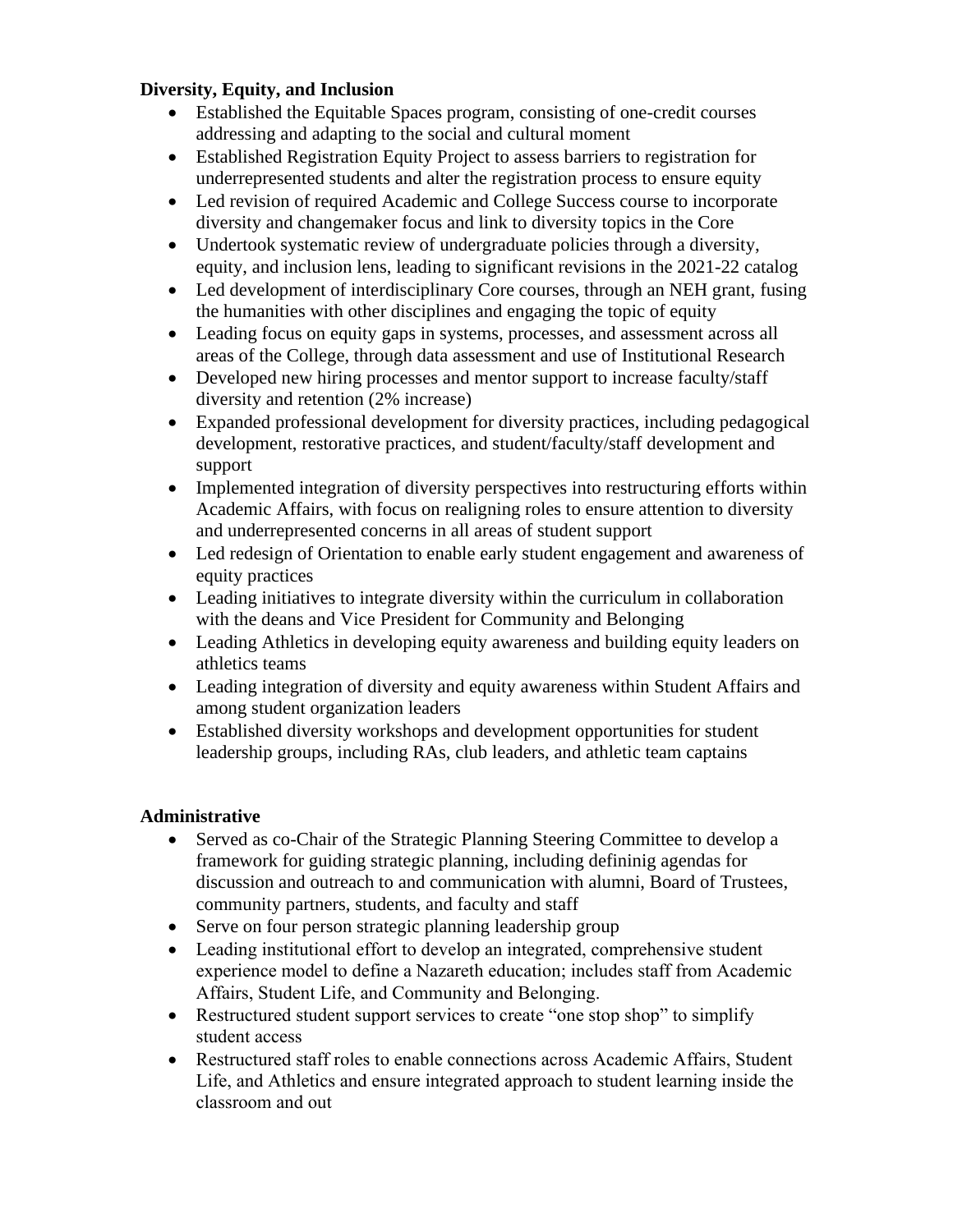- Restructuring Academic Affairs to emphasize interdisciplinary and interprofessional approaches and programs
- Reorganized the system of assessment to bring both academic and administrative assessment under a single umbrella
- Served on the four person bargaining team that successfully negotiated an inaugural collective bargaining agreement with Service Employees International Union (SEIU) Local 200 for the unionization of adjunct faculty
- Member of the Labor Management Committee working with SEIU Local 200
- Established a Teaching Excellence Award and an annual faculty scholarship celebration
- Established a MakerSpace in the library
- Successfully changed the Spring calendar, in collaboration with staff and faculty representative bodies, to create a JanTerm, effective AY2020-21
- Established professional development for faculty and staff stepping into new administrative roles as well as targeted individuals with high potential for leadership development
- Expanded student employment opportunities through the Center for Life's Work in line with retention data showing the importance of student work—improved retention by 15% for students working on campus
- Oversaw search processes and subsequent hires for the Dean of the School of Business and Leadership and the Director of the Office of Research, Scholarship, and Innovation
- Developed system of weekly communication in Spring 2020 in response to Covid pandemic, and continued that system through the 2020-21 academic year
- Reorganized Academic Affairs processes and policies to support students during Spring 2020
- Led initiative to communicate with community and develop response to new admissions rules in 2019-20

# **Enrollment**

- Leading team comprised of faculty and staff from Academic Affairs, Student Life, and Community and Belonging to develop an integrated, comprehensive student experience model to define a Nazareth education
- Developed new academic programs in collaboration with Admissions to address student interests, including artificial intelligence programs, public health, and new BS in Sports and Entertainment Media
- Established free summer classes for incoming students to limit melt matriculated 99% of those students
- Led Admissions in pairing with the Mentor Collective to provide mentors for incoming students in Fall 2020—limited summer melt to 2% and prepared incoming students
- Established partnership with Hanover Research to identify and provide market research on new programs and initiatives
- Led Institutional Research in recruitment and retention analysis, leading to changes in how we target aid and keep students on track to graduation
- Leading effort to assess Athletic recruitment generally, and specifically for students of color, to ensure better attraction and retention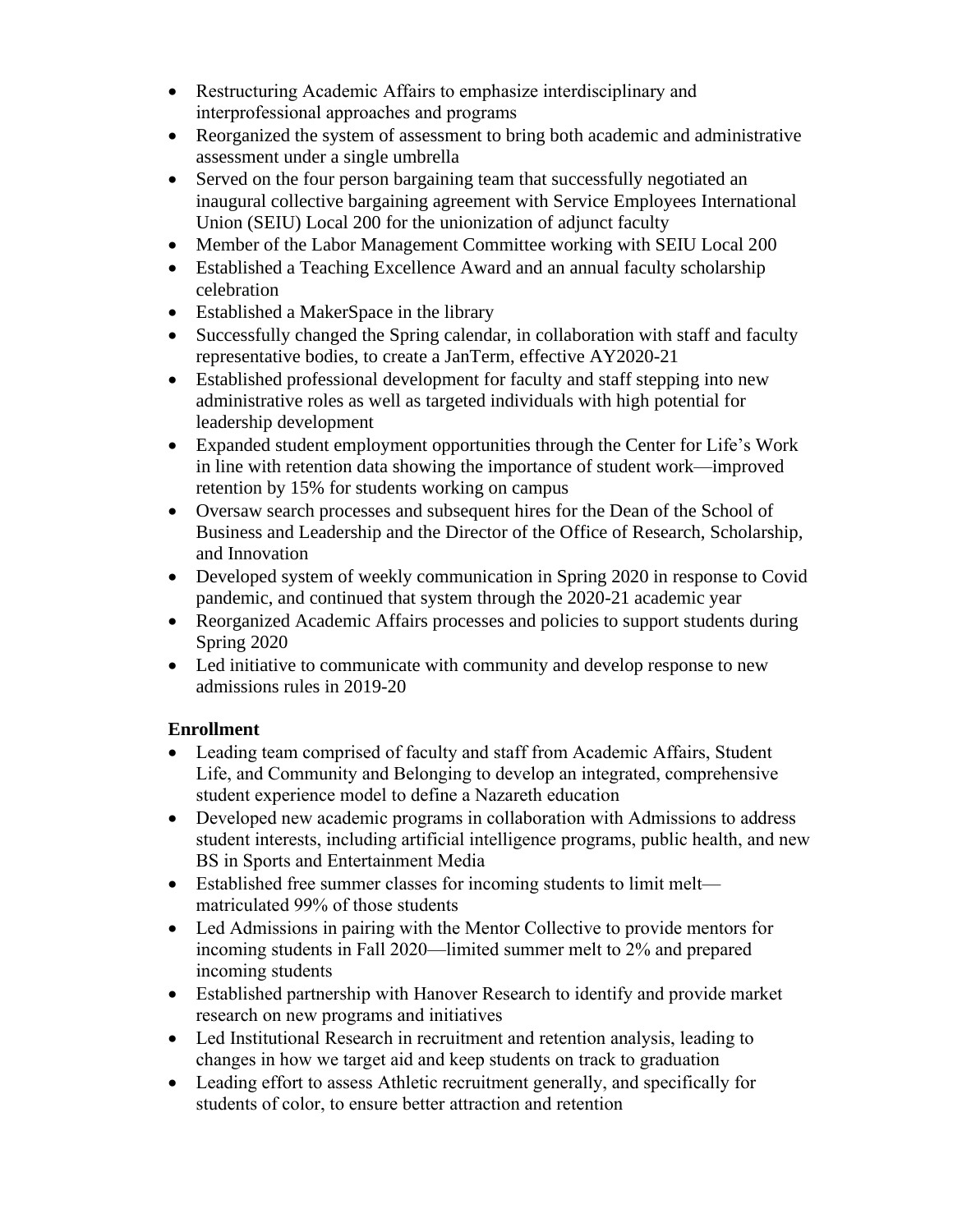- Collaborate with Enrollment and Finance to establish target enrollment goals for graduate and undergraduate populations
- Led Enrollment and Finance in establishing new pricing structure for graduate programs in the School of Education
- Collaborate on financial aid modeling with Enrollment and Finance
- Developed marketing plans for new undergraduate and graduate programs in collaboration with Marketing/Communications and Enrollment
- Developing certificate and non-degree programs in collaboration with Enrollment, the Center for Life's Work, and academic departments

# **Advancement/Finances**

- Working with Institutional Advancement to gain funding, both private and foundation, for the Institute for Technology, Artificial Intelligence, and Society (\$30,000 in private donations secured, large grants pending)
- Leading development of grant proposals to NEH and private foundations to support new programs
- Doubled number of grant applications from faculty to external sources, and doubled amount of grant money received (\$5.3m in FY2020)
- Work with Trustees and Institutional Advancement to identify and pitch individuals with potential to support Nazareth programs
- Work with Vice President for Enrollment Management and Senior Vice President for Finance and Operations to define enrollment and budget expectations (exceeded budget targets for AY2020-21 and AY2021-22)

# **Norwich University, 2012-2017**

# *Dean, College of Liberal Arts (CoLA)*

Responsibilities: Inaugural Chief Academic Officer for the College, encompassing 60 full time faculty in four departments and the School of Justice Studies and Sociology, and leadership of the university radio station, university newspaper, and university band. The dean provides strategic leadership and direction for the College, oversees a \$350,000 budget, and collaborates with two other deans in working with the provost to establish academic direction for the university.

# Accomplishments and Initiatives:

- Established strategic vision and direction for the new College
- Reorganized systems and processes from previous independent units that composed CoLA and created new committees for curriculum oversight, promotion and tenure, and other College processes.
- Revised promotion and tenure process for College
- Established the Peace and War Center and the Center for Writing
- Led the College in transitioning the teaching load from a 4-4 to a 4-3
- Developed website, newsletter, and public relations programming for CoLA
- Achieved endowment level funding for CoLA (\$50,000)
- Cultivated donors to the College and Peace and War Center
- Successfully led development of grant proposals to fund initiatives within the Peace and War Center
- Established speaker series in creative writing and international topics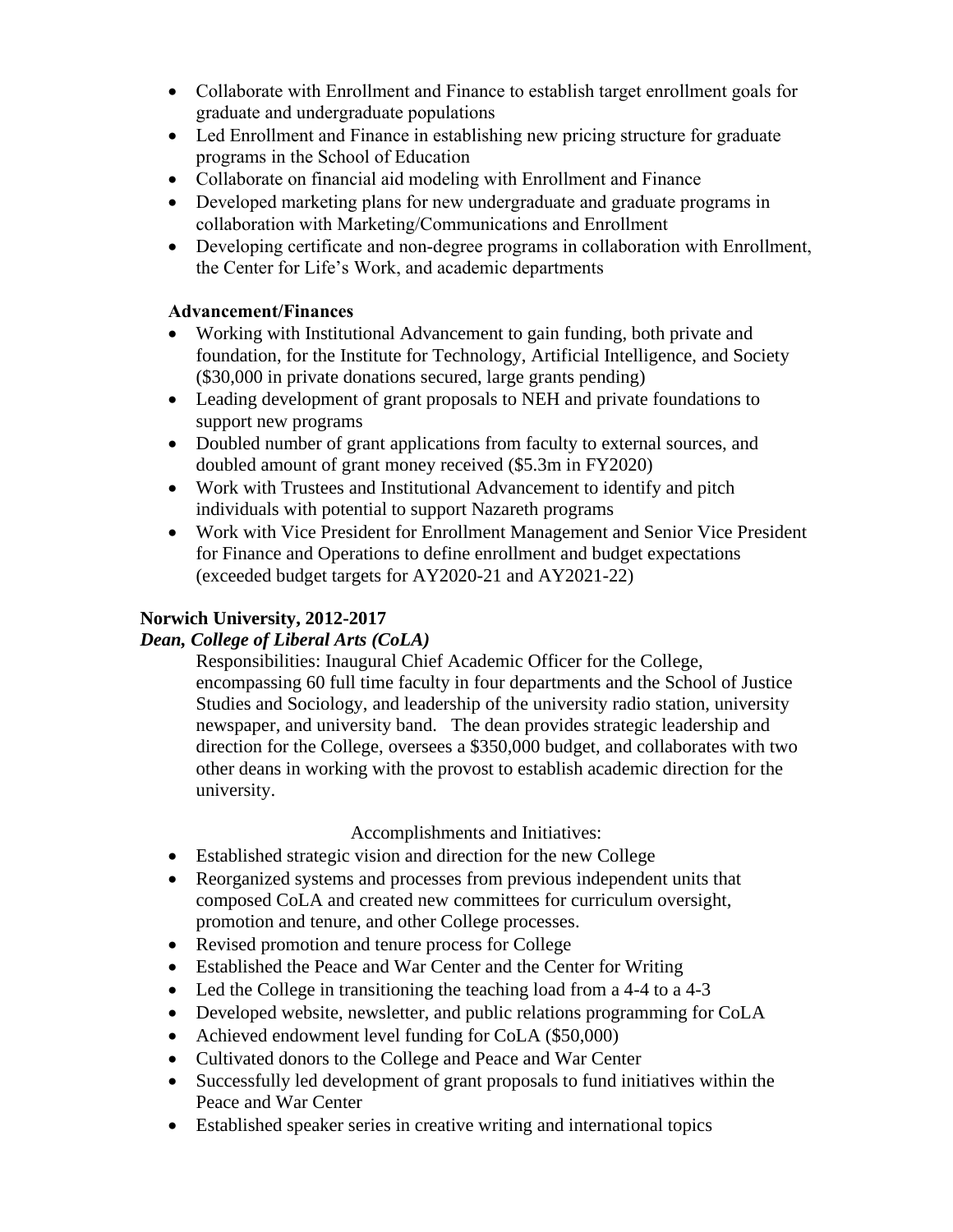- Led a university-wide task force to address campus climate and produced a report, organized community-wide town halls, and worked with the President's Cabinet to develop a program for addressing the recommendations resulting from the process
- Led successful accreditation process to remove Education program from probation with the Vermont Agency of Education
- Worked with EAB, in collaboration with other deans, to address enrollment trends and program development
- Established DC Policy Week, a Spring Break immersion program in international affairs and policymaking

# **Drew University, 2008-2012**

# *Associate Dean, Curriculum and Faculty Development, 2011-2012*

Responsibilities: Primary oversight of curriculum development and assessment, and professional development for faculty.

### Accomplishments and Initiatives:

- Developed new faculty orientation program
- Initiated development of assessment across the institution and created central system for collecting, evaluating, and using assessment information.
- Initiated development of Living Learning Communities
- Revised peer mentor program within the First Year Seminar
- Oversaw development of a Photography minor
- Worked with Curriculum Committee to successfully implement new General Educatin program

## *Chair, Political Science Department, 2008--2011*

- Led the department in developing assessment system
- Undertook planning and budgeting for department
- Led discussion of program and course development
- Recruited, supported, and evaluated part-time faculty
- Managed course offerings and faculty schedules

# **CONSORTIUM LEADERSHIP**

## *Chair, Chief Academic Officers Learning Community, New American Colleges and Universities, July 2021—*

- Develop agendas and topics of discussion for monthly meetings in collaboration with members and consortium president
- Lead monthly meetings
- Lead collaborative initiatives

# **RECOGNITION**

Named to *Rochester Busines Journal's* Power 30 List for Higher Education, Forthcoming, October 2021

# **PRESENTATIONS IN HIGHER EDUCATION**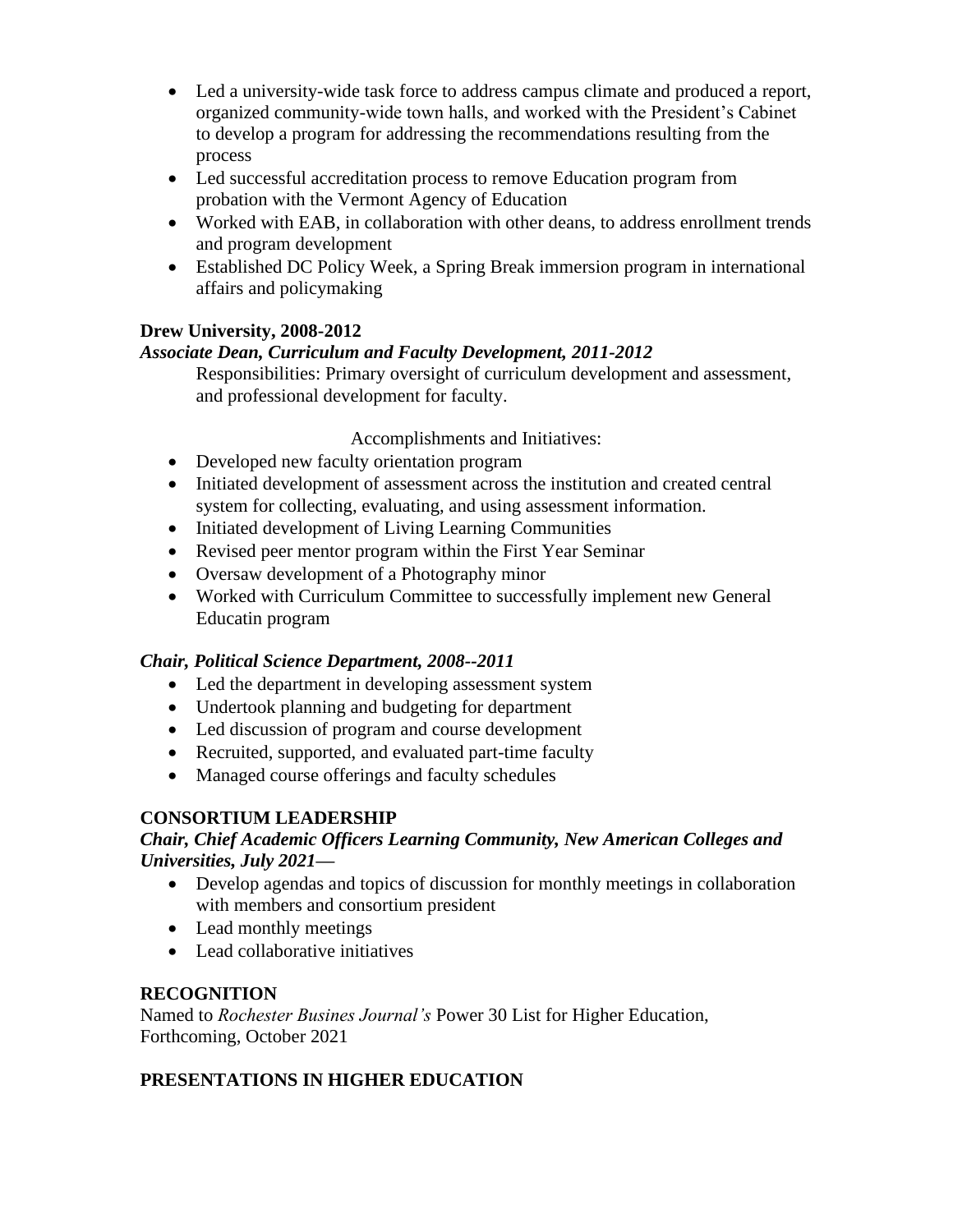- Presenter-- Educating for Civic Professionalism, in collaboration with Drury University and the New American Colleges and Universities, at the Council of Independent Colleges Annual Conference for Chief Academic Officers, November 2020
- Presenter—Incorporating Life and Work Skills into General Education, American Association of Colleges and Universities Annual Conference, January 2018

### **TEACHING POSITIONS**

|                     | Spring 2017-- Professor, Department of History and Political Science, Nazareth<br>College                                   |
|---------------------|-----------------------------------------------------------------------------------------------------------------------------|
| June 2016--         | Professor, College of Graduate and Continuing Studies, Norwich<br>University                                                |
| 2012-17             | Professor, Department of History and Political Science, Norwich<br>University                                               |
| 2005--2012          | Associate Professor, Department of Political Science, Drew<br>University.                                                   |
| <b>July 2005</b>    | International Summer University in Macedonia                                                                                |
| 1999-2005           | Assistant Professor, Department of Political Science, Tulane<br>University.<br>NCAA academic liaison to Athletic Department |
| Spring 1999         | Post-doctoral fellow, Woodrow Wilson School of International<br>Affairs, Princeton University.                              |
| 1997-98;<br>1993-96 | Teaching Associate, Department of Political Science, University of<br>California, Los Angeles.                              |

## **HONORS AND AWARDS**

| 2004 | Tulane College Award for Excellence in Undergraduate Teaching |
|------|---------------------------------------------------------------|
| 2002 | Tulane Honors Professor of the Year.                          |

# **FELLOWSHIPS AND GRANTS**

- 2002 Georges Lurcy Faculty Research Grant, Tulane University Center for Scholars.
- 1999 Sawyer Seminar Post-Doctoral Fellowship, Center of International Studies, Princeton University.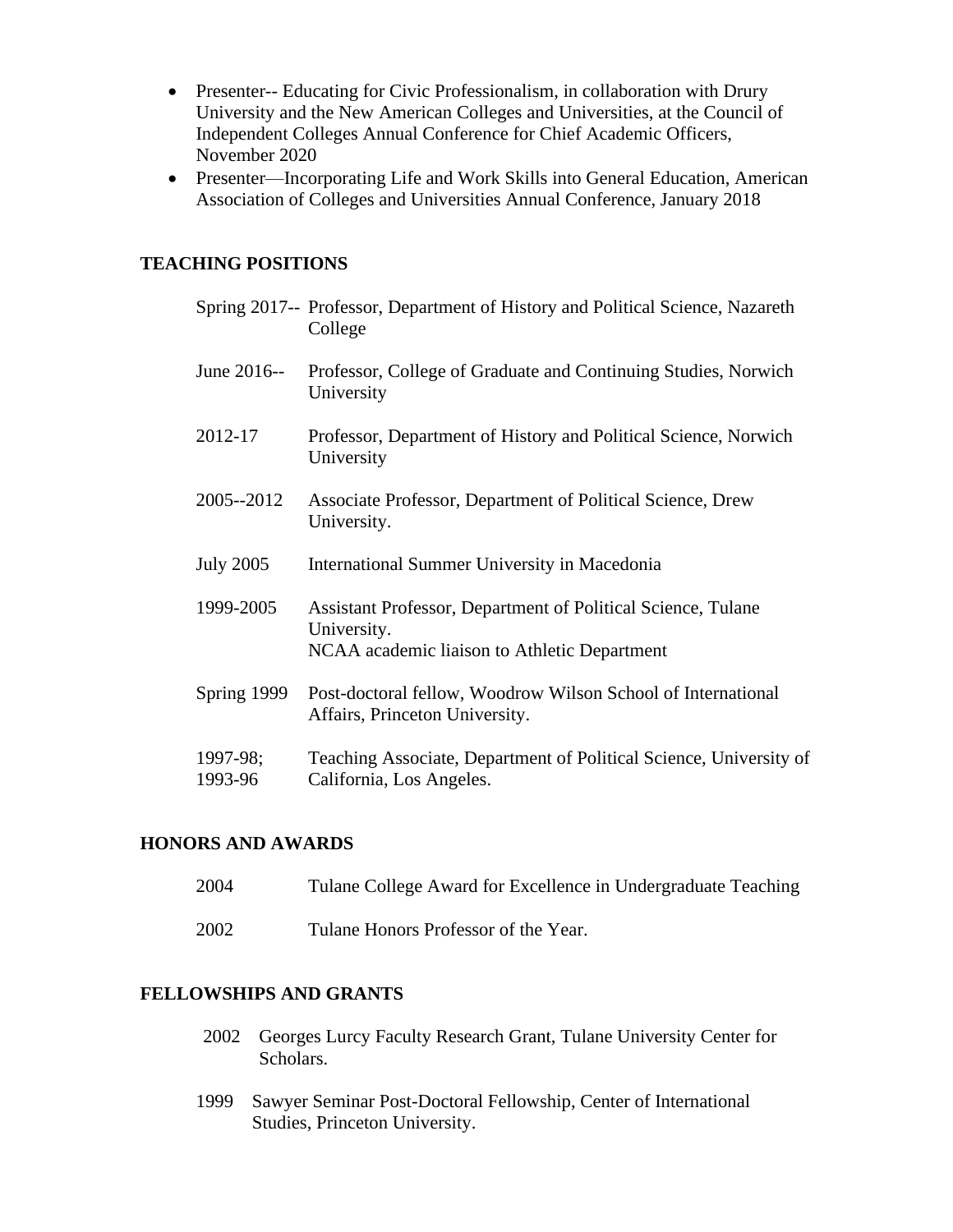# **LEADERSHIP DEVELOPMENT**

Foundations for Leadership 2016, Society for Organizational Learning Three day program to develop leadership skills and practice self-reflective approaches to strategic planning, supervision, and employee development

## **BOARD MEMBERSHIP**

*Schottland Family YMCA, Pittsford, NY, July, 2019—* Highlights: Serve as fundraiser and provide fiduciary leadership to the organization.

*Flower City Arts Center, Rochester, NY, Chair, Personnel Committee, May 2019-July 2020* Highlights: Lead committee to develop and implement system for annual evaluation of the Executive Director, develop and maintain Personnel Manual, establish a process of exit interviews of departing staff, define professional development opportunities, and serve as sounding board for all personnel matters.

### *Montpelier Department of Recreation, Montpelier, VT, 2013-2016*

Highlights: Served as Board representative in strategic planning process to combine Department of Recreation, Department of Senior Services, Department of Parks, and Greenwood Cemetery into a single city department with integrated staff, systems, and missions.

# **ACCREDITATION**

*Middle States Commission on Higher Education, Reviewer, 2019-* Highlights: Common areas of focus are Standard IV, Support of the Student Experience, and Standard VI, Planning, Resources, and Institutional Improvement

*New England Association of Schools and Colleges, Reviewer, 2014-17* Highlights: Area of expertise was Standard II, Strategic Planning and Evaluation.

#### **PUBLICATIONS Books**

*Intervention After the Cold War: the evolution of theory and practice*, Athens, Ohio: Ohio University Press, 2005.

*Sport Boundaries, Sports Events, and Commodification*, edited with Dikaia Chatziefstathiou, Cambridge: Inter-disciplinary Press, 2016.

## **Book Chapters (Peer reviewed)**

"Transgressive or Compliant? Reconsidering the Norms and Labels of Peacebuilding," in Howon Jeon, ed., *Transitions to Peace: Between Norms, Theory, and Practice*. Routledge, forthcoming.

"Organizational Networks in Post-Conflict Disarmament Efforts," with Frederic S. Pearson and Isil Akbulut, in Artur Gruszczak, ed., *Technology, Ethics, and the Protocols of Modern War*, Routledge, 2018.

"Pathways to International Status: Image Manipulation and the Olympic Games," in Dikaia Chatziefstathiou and Talentino, eds., *Sport Boundaries, Sports Events, and Commodification*, Cambridge: Inter-disciplinary Press, 2016.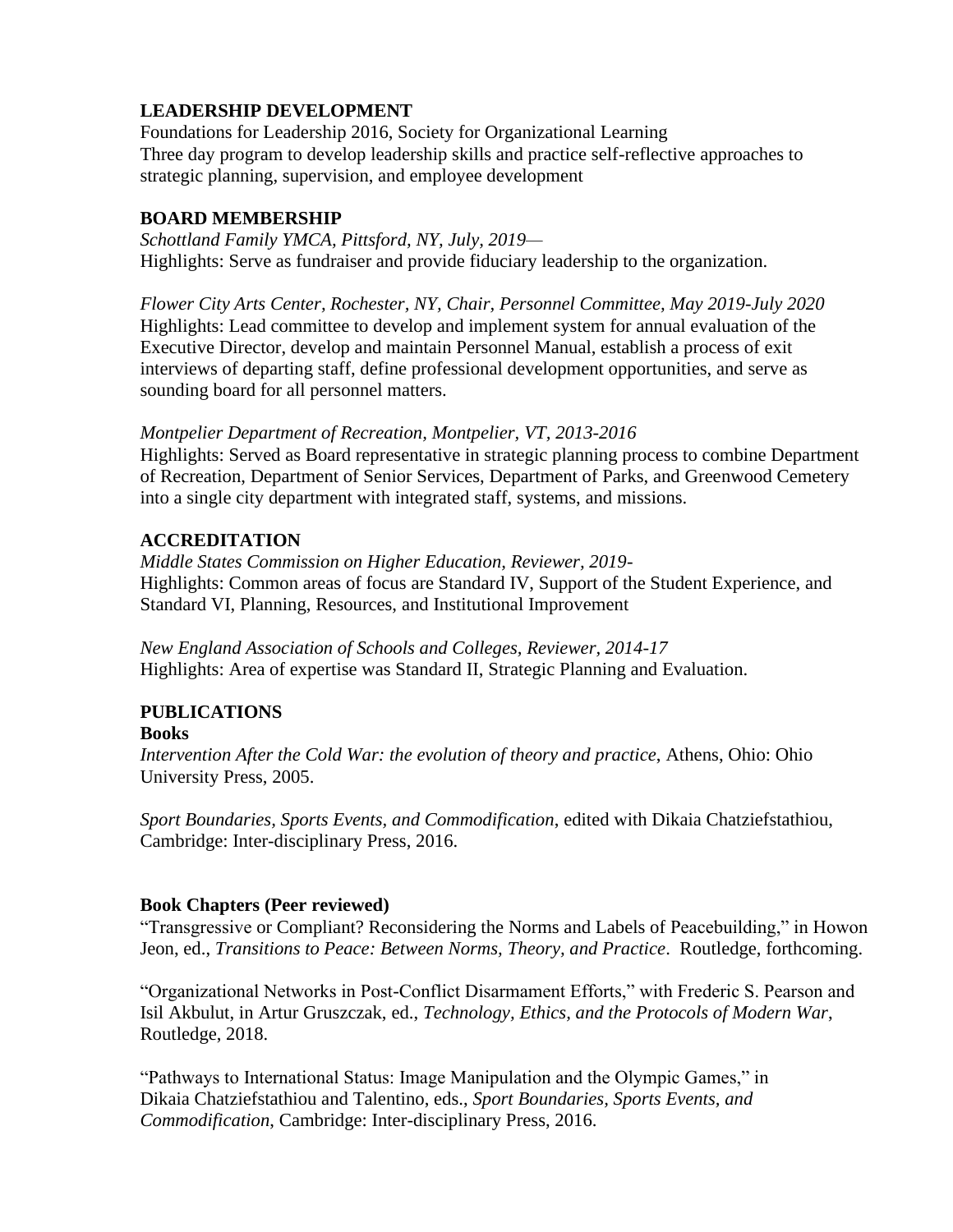"The Military's Role in Development," in Jessica Piombo, ed., *The US Military in Africa: Enhancing Security and Development?* Boulder: Lynne Rienner, 2015.

"Effectiveness of Military Intervention," with Marie Olson Lounsbery and Frederic Pearson, in Hegemann, Heller, and Kahl, eds., *Studying 'Effectiveness' in International Relations*, Berlin: Barbara Budrich Publishers, 2012.

"The Forgotten Element of Democratization: Bringing the Citizen Back In," in Steven Hook ed., *Democratic Peace in Theory and Practice*, Kent, Ohio: Kent State University Press, 2010.

**"**Evaluating Failure and Success in Conflict Prevention," in Albrecht Schnabel and David Carment eds., *Conflict Prevention: Path to Peace or Grand Illusion?*, Tokyo: United Nations University Press, 2002.

"Bosnia"; "Rwanda"; "El Salvador"; "Cambodia", in Richard N. Rosecrance and Michael E. Brown eds., *The Costs of Conflict: Prevention and Cure in the Global Arena*, Lanham, MD: Rowman and Littlefield Publishers, Inc., 1999.

### **Journal Articles**

Weapons of War, Weapons of Peace: DDR Processes in Peacemaking," with Frederic S. Pearson, *International Peacekeeping*, 2019. [DOI: 10.1080/13533312.2019.1623676](https://doi.org/10.1080/13533312.2019.1623676)

"Transgressive Norms and the Labels of Liberal Peacebuilding," *International Journal of Peace Studies*, Vol. 17, no. 1, Summer 2012.

"The Effects of Military Intervention on Stability and Security" co-authored with Marie Olson Lounsbery and Frederic Pearson, *Democracy and Security*, Vol. 7 no. 3, August 2011.

"Nation Building or Nation Splitting? Political transition and the dangers of violence" *Terrorism and Political Violence*, Vol. 21, no. 3, July 2009.

"Balkan Lessons, Learned and Unlearned" *Journal of Conflict Studies*, Vol XXVIII, December 2008.

"Perceptions of Peacebuilding: The Dynamic of Imposer and Imposed Upon," *International Studies Perspectives*, Vol. 8, no. 2, May 2007.

"One Step Forward One Step Back: The development of peacebuilding as concept and strategy," *Journal of Conflict Studies*, Vol. XXIV, No. 3, Winter 2004.

"The Two Faces of Nation-Building: Developing Function and Identity," *Cambridge Review of International Affairs*, Vol 17, no. 3, October 2004.

"US Intervention in Iraq and the Future of the Normative Order," *Contemporary Security Policy*, Vol. 25, no. 2, August 2004.

"Rethinking Conflict Resolution—matching problems and solutions," *Peace and Conflict Studies*, Vol. 10, no. 1, Spring 2003.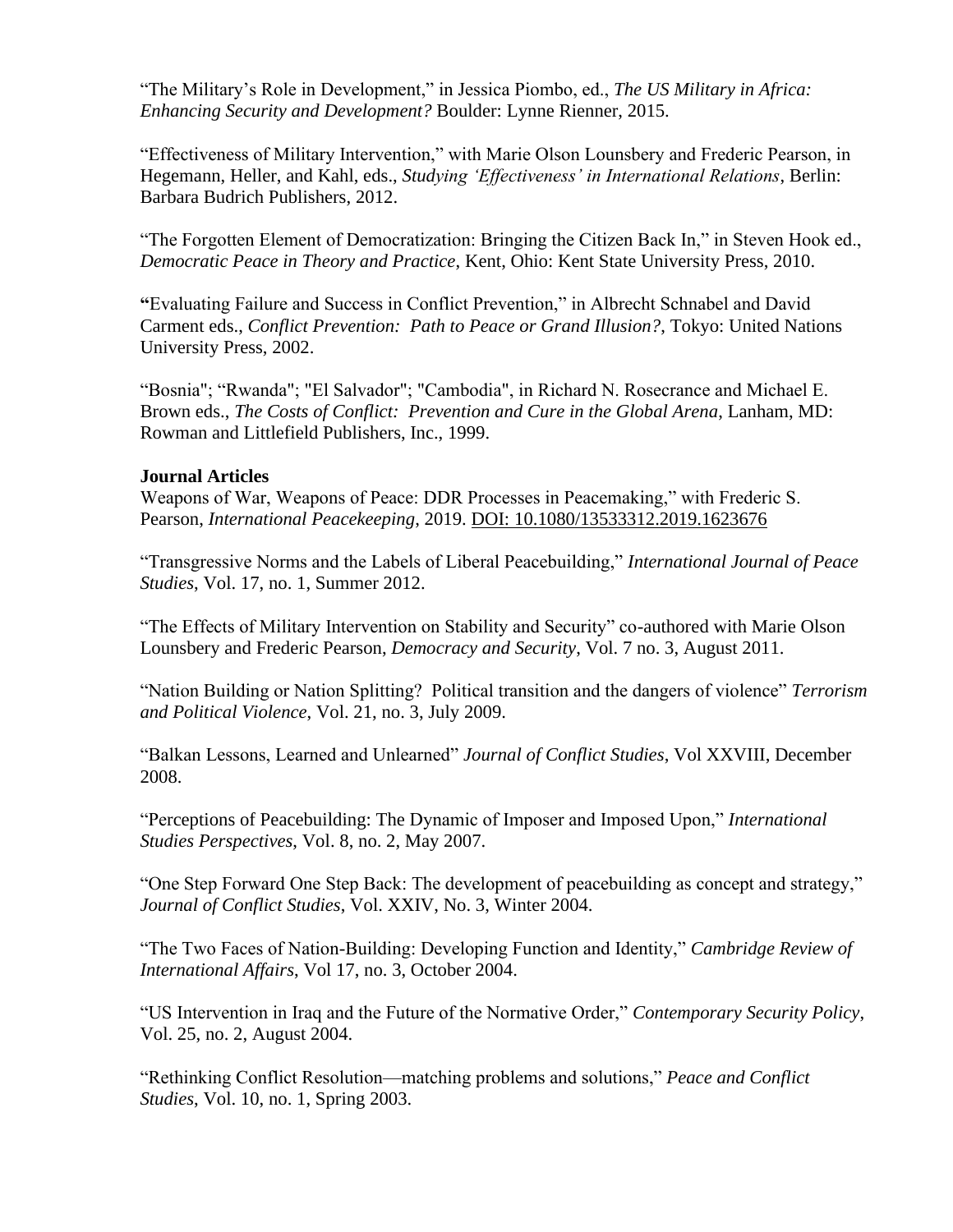"Intervention as Nation-Building: Illusion or Possibility?" *Security Dialogue*, Vol. 33, no. 1, March 2002.

### **Book Reviews**

"Think Local: Reconsiderations of the Liberal Peace," *International Studies Review*, Vol. 13, no. 3. September 2011.

*New Perspectives on Liberal Peacebuilding*, Newman, Paris, and Richmond, eds., *Ethics and International Affairs*, Vol. 24, no. 3, Fall 2010.

*After the War: Nation Building From FDR to George W. Bush*, James Dobbins, Michele A. Poole, Austin Long and Benjamin Runkle, RAND, *Peace and Conflict: Journal of Peace Psychology*, Vol. 15, Is. 3, 2009.

*Waging Nonviolent Struggle: 20th Century Practice and 21st Century Potential*, Gene Sharp, Porter Sargent Publishers, *International Studies Review*, Vol. 7, no. 3, September 2005.

*Humanitarian Intervention and International Relations*, Jennifer Welsh, ed., Oxford University Press, *Contemporary Security Policy*, Vol. 26, no. 2, August 2005.

### **INVITED LECTURES**

"Sport for Peace and Development", International Olympic Academy, Olympia, Greece, July 2015.

"Balkan Lessons, Learned and Unlearned", Symposium on Rescuing Failed States, University of New Brunswick, Canada, October 2007.

"The Forgotten Element of Democratization: Bringing the Citizen Back In," Symposium on Democracy, Kent State, May 2-3 2007.

"The Connections Between Nation Building and Violence," The College of New Jersey, October 20, 2005.

"Nation-building and Iraq", Stennis Space Center, Mississippi, June 3, 2003.

"Collision Course: Entrenching Norms in Collapsed States", Nation Building between National Sovereignty and International Intervention, Workshop, Osterreiches Institut fur Internationale Politik, Vienna, Austria, May 9, 2003.

"Peacebuilding by Trial and Error", State University of New York, College at Cortland, April 24, 2003.

### **Current Research**

Book project: *Two Weeks of Worship: Olympic influences on identity and recognition*, proposal under consideration.

"Inter-governmental Organization Effectiveness in Post-Conflict Peace-Building," with Frederic S. Pearson, journal article, under submission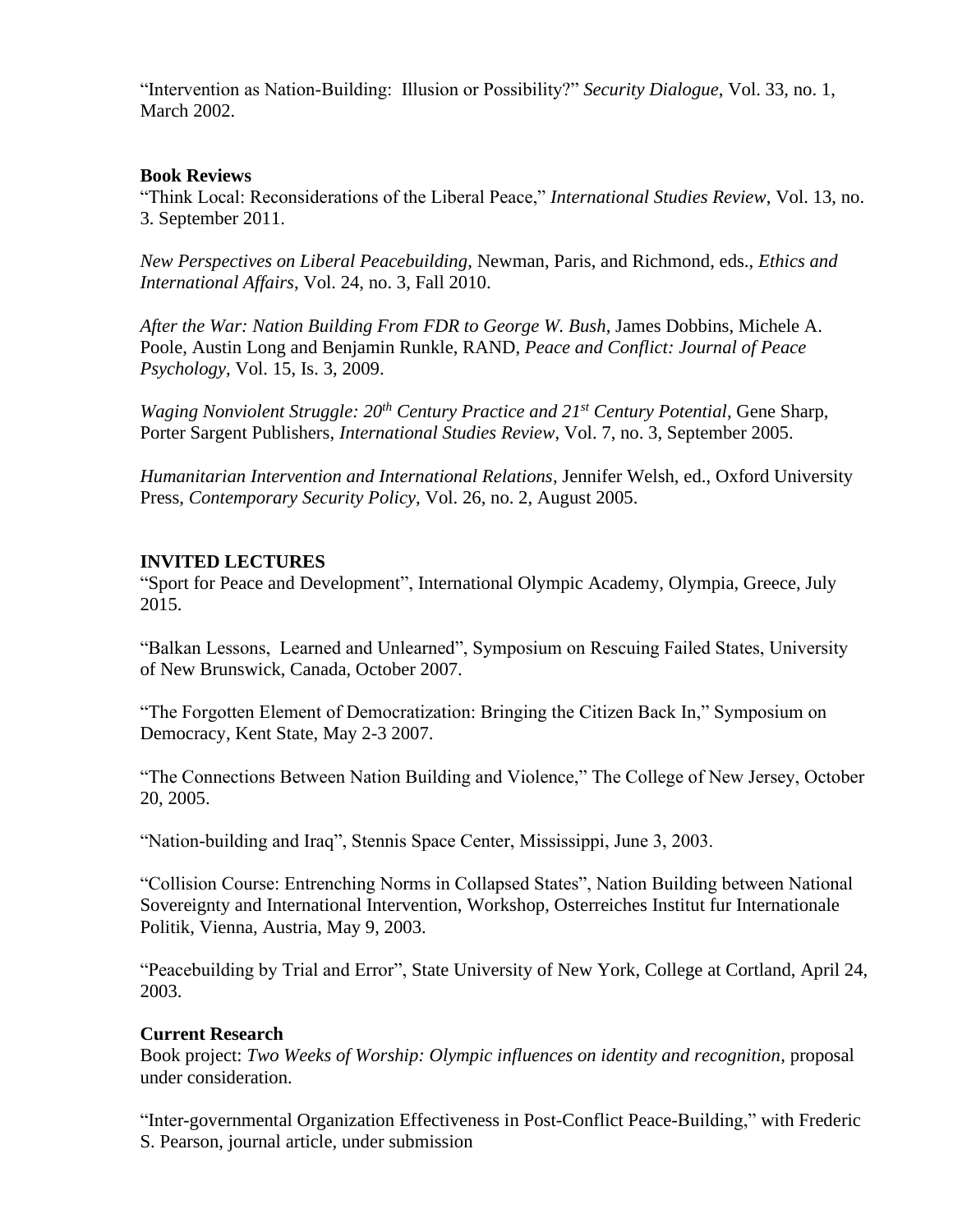"Teaching Peace? The Olympic Movement, Peacebuilding, and Community Dialogue," book chapter, book under review

## **INVITED CONFERENCE PARTICIPATION**

Participant, Reducing Insecurity in Africa: Roles and Responsibilities of the U.S. Military, U.S. Government and Non-Governmental Community. Workshop. Monterey, CA, December 2010.

Chair, Globalization and the Distribution of Power, World International Studies Conference, Istanbul, Turkey, August 2005.

Air War College National Security Forum, Maxwell Airforce Base, Montgomery, Alabama, May 2005.

Moderator, Africa Focus Group, National Foundation for Women Legislators Annual Conference, New Orleans, Louisiana, November 2000..

## **INTERVIEWS and TELEVISION APPEARANCES**

The Ben Merens Show, Wisconsin Public Radio, March 24, 2004

Countdown with Keith Olbermann, MSNBC, August 29, 2003.

Interview with Jane Duke-Lefebvre, Radio FM4, Austrian Broadcasting Corporation, Vienna, Austria, May 9, 2003.

"Evening News", WWL-TV Channel 4, New Orleans, January 31, 2003.

"Evening News", WDSU-TV Channel 6, New Orleans, January 28, 2003.

"Morning News", WWL-TV Channel 4, New Orleans, Spetember 13, 2001.

"Nightwatch", WWL-TV Channel 4, New Orleans, September 12, 2001.

"Nightwatch", WWL-TV Channel 4, New Orleans, April 1, 2001.

Interviews with reporters from the *Chicago Tribune*, *Washington Post*, and *Christian Science Monitor*.

### **NEWSPAPER ARTICLES**

"Early Decision can be a useful tool for students heading to college," *Democrat and Chronicle*, January 13, 2020, with Meaghan Arena.

## **CITATIONS**

Amaris Elliott-Engel, "Educators are still learning best practices in online classes", *Rochester Business Journal*, February 19, 2021.